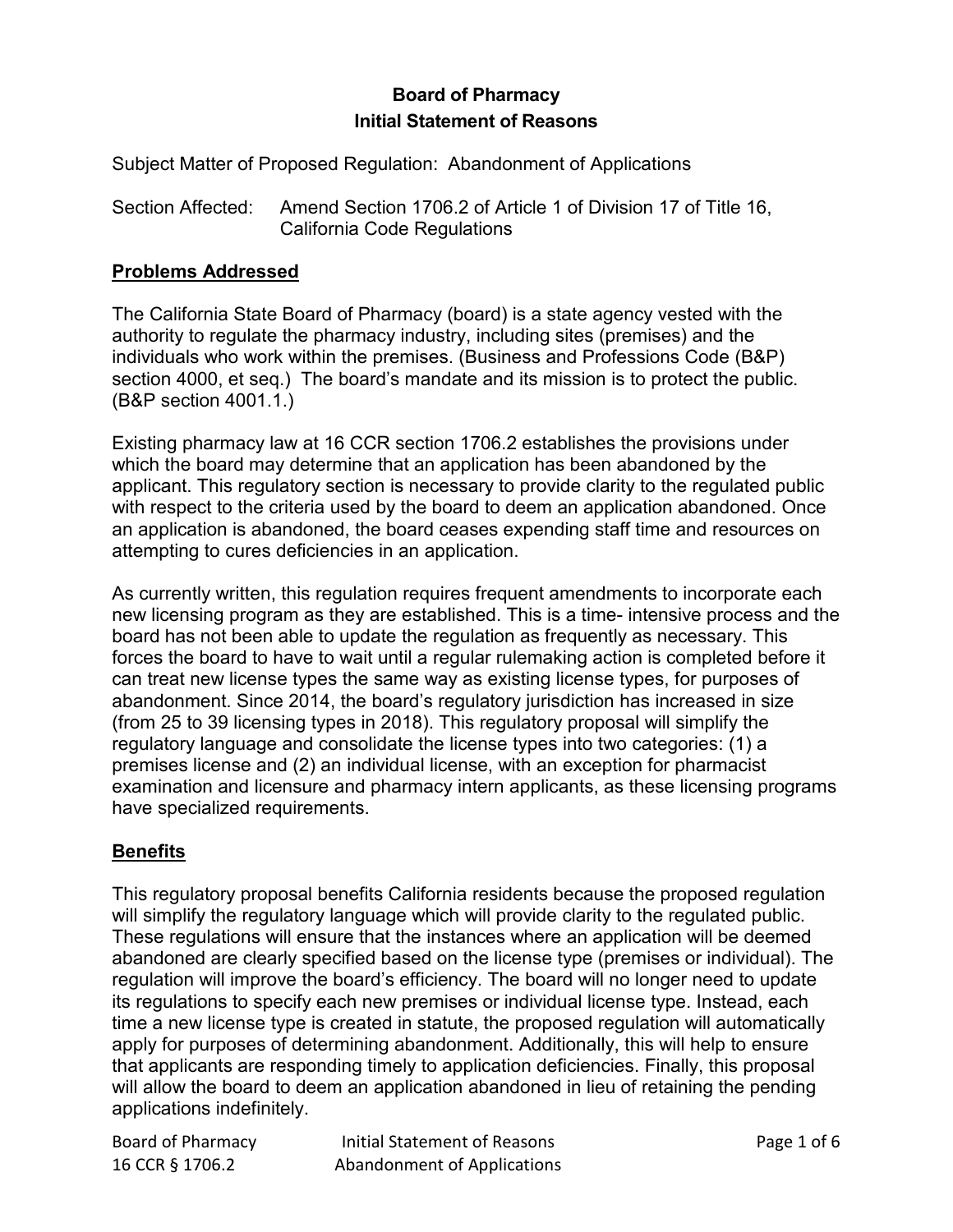Allowing the board to consider applications abandoned under certain conditions in lieu of continuing to contact applicants for deficiency items, allows the board to more easily focus its efforts on processing new applications, as well as spending more time working with applicants who are attempting to correct their deficiencies. The board will be able to answer questions and provide guidance to applicants seeking clarity with meeting the minimum qualifications for licensure.

### **Specific Purpose of Proposed Changes and Rationale**

The board's proposal makes the following changes:

# **Amend Section 1706.2 of Article 1 of Division 17 of Title 16 of the CCR**

 from the section and replace with the term "premises" before the word license at the part of a building usually with its [appurtenances.](https://www.merriam-webster.com/dictionary/appurtenance)" [\(https://www.merriam-](https://www.merriam-webster.com/dictionary/premises) own address and independent means of ingress and egress.]) This change will make the section apply to all applicants for a premises license. Additionally, this proposal will to the reader as the language is more concise when the long incomplete list of license The board broadly regulates two types of licensees: premises and individuals. Subsection (a) is amended to remove "to conduct a pharmacy, non-resident pharmacy, sterile injectable compounding pharmacy, wholesaler, out-of-state distributor, clinic, veterinary food-animal drug retailer, or to furnish hypodermic needles and syringes" beginning of the section. The ordinary meaning of the word premises is "a building or [webster.com/dictionary/premises.](https://www.merriam-webster.com/dictionary/premises)) The term "premises" is also commonly used within pharmacy law meaning the building or site licensed by the board (i.e. pharmacy, hospital, wholesaler, etc.). (See e.g., B&P section 4107 [premises is a building with its remove the existing list of license types and will embrace all current premises license types and any possible future premises licenses. This change will provide increased clarity to the regulated public by including all site license types. It will also ensure clarity types is consolidated.

 applies to all applicants for an individual license. Additionally, the section specifies that individually to confirm that the applicant has not completed their deficiency items and merit and that the application is not withdrawn after 60 days if the applicant is making an Subsection (b) is amended to remove "a pharmacy technician or a designated representative license" and add "an individual license not included in subdivision (c), (d), or (e). The board combined the pharmacy technician and designated representative license types under the umbrella term of "individual license" for clarity. This section the applicants for an individual license not included in subsections (c), (d), or (e), would fall under this section. This will provide clarity to the regulated public by allowing for clear identification of the section within the regulation that applies to them. The board retained the existing language to ensure that each application is treated on a case-bycase basis. Prior to withdrawing an application, board staff review each application has not contacted the board in an effort to meet the requirements for licensure. A caseby-case-review is necessary to ensure that each application is reviewed on its own effort to complete the licensing requirements.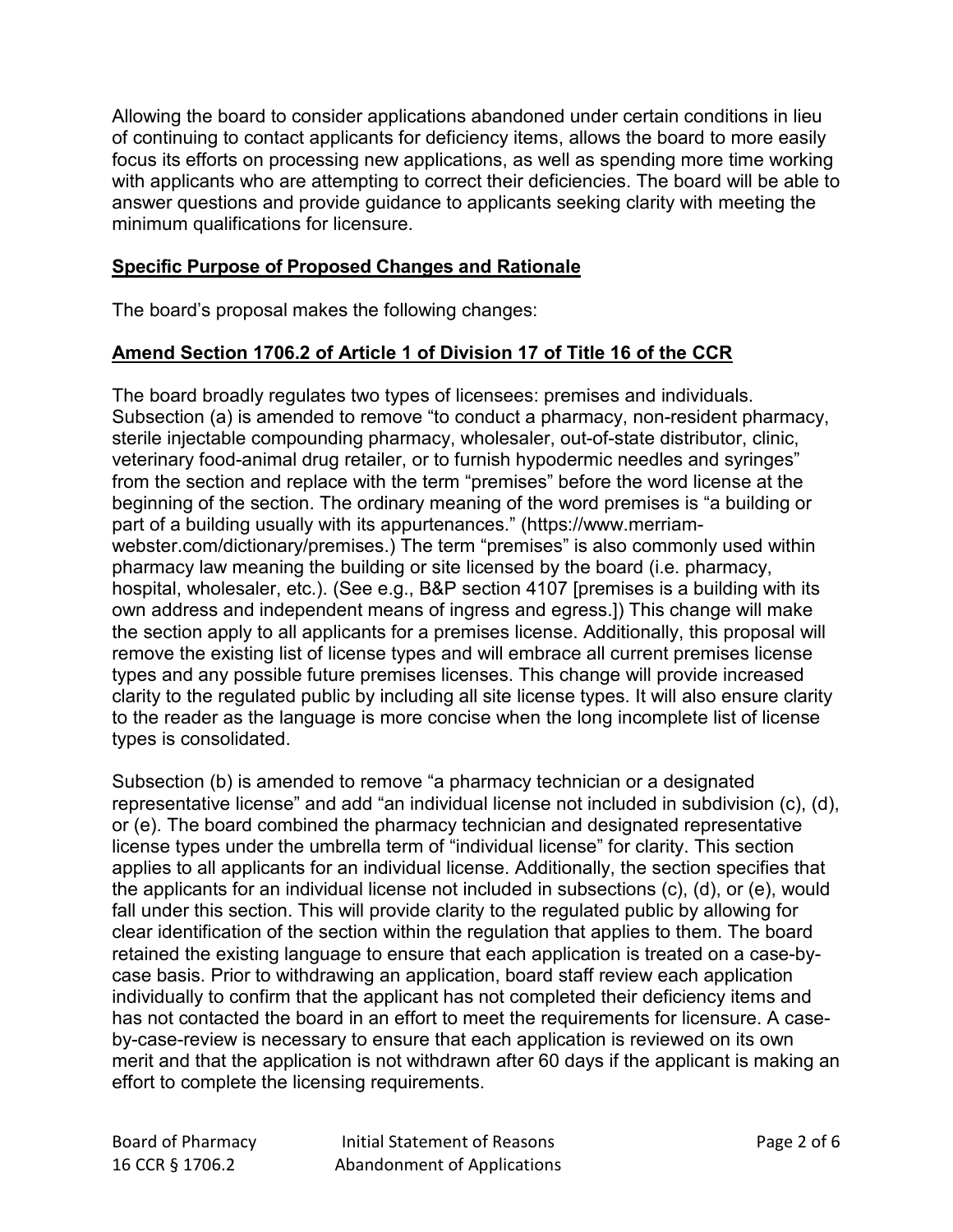months after being notified by the board of his or her eligibility shall be deemed to…" Subsection (c), is amended to add "(1)" after subsection (f) within the section. This change is necessary to make the regulation consistent with the regulatory change in Title 16 CCR section 1749 on April 20, 2018. This section was further amended to add "shall" after "eligibility" and reads: "An applicant who fails to pay the fee for licensure as a pharmacist required by subdivision (f)(1) of section 1749 of this Division within 12 This change is necessary for clarity and consistency with existing language in new subsection (c), formerly (d). Adding "shall" does not change the intent of the regulation text; in fact, it was previously left off in error.

Subsection (e), is amended to read "for a<u>n</u> intern" instead of "for a intern" for grammatical correctness.

These changes in totality will also provide increased clarity to the regulated public by including all license types within the regulation. Additionally, not including the long list of license types within the regulation text, will provide increased clarity and ensure that the language is concise.

# **Factual Basis/Rationale**

 B&P section 4001.1 specifies that protection of the public shall be the highest priority for disciplinary functions. This section further states that whenever the protection of the public shall be paramount. the California State Board of Pharmacy in exercising its licensing, regulatory, and public is inconsistent with other interests sought to be promoted, the protection of the

B&P section 4005 authorizes the board to amend rules and regulations necessary for the protection of the public pertaining to the practice of pharmacy.

The board issues licenses within two general categories: licenses for buildings or facilities (i.e., premises) and licenses for individuals. The following B&P sections define the premises or individual licensing categories and specify the minimum qualifications required for licensure:

| <b>B&amp;P Section</b> | <b>Premises or Individual Licensing Category/Minimum Qualifications</b> |
|------------------------|-------------------------------------------------------------------------|
| 4022.5, 4053           | Designated Representative and Designated Representative-in-charge       |
| 4029                   | <b>Hospital Pharmacy</b>                                                |
| 4030, 4208             | Intern Pharmacist                                                       |
| 4034, 4201             | <b>Outsourcing Facility</b>                                             |
| 4034.5                 | <b>Emergency Medical Services Automated Drug Delivery System</b>        |
| 4037, 4110,            | Pharmacy                                                                |
| 4201                   |                                                                         |
| 4041, 4042,            | Veterinary Food-Animal Drug Retailer                                    |
| 4201                   |                                                                         |
| 4043, 4160,            | Wholesaler                                                              |
| 4201                   |                                                                         |
| 4044.3                 | <b>Remote Dispensing Site Pharmacy</b>                                  |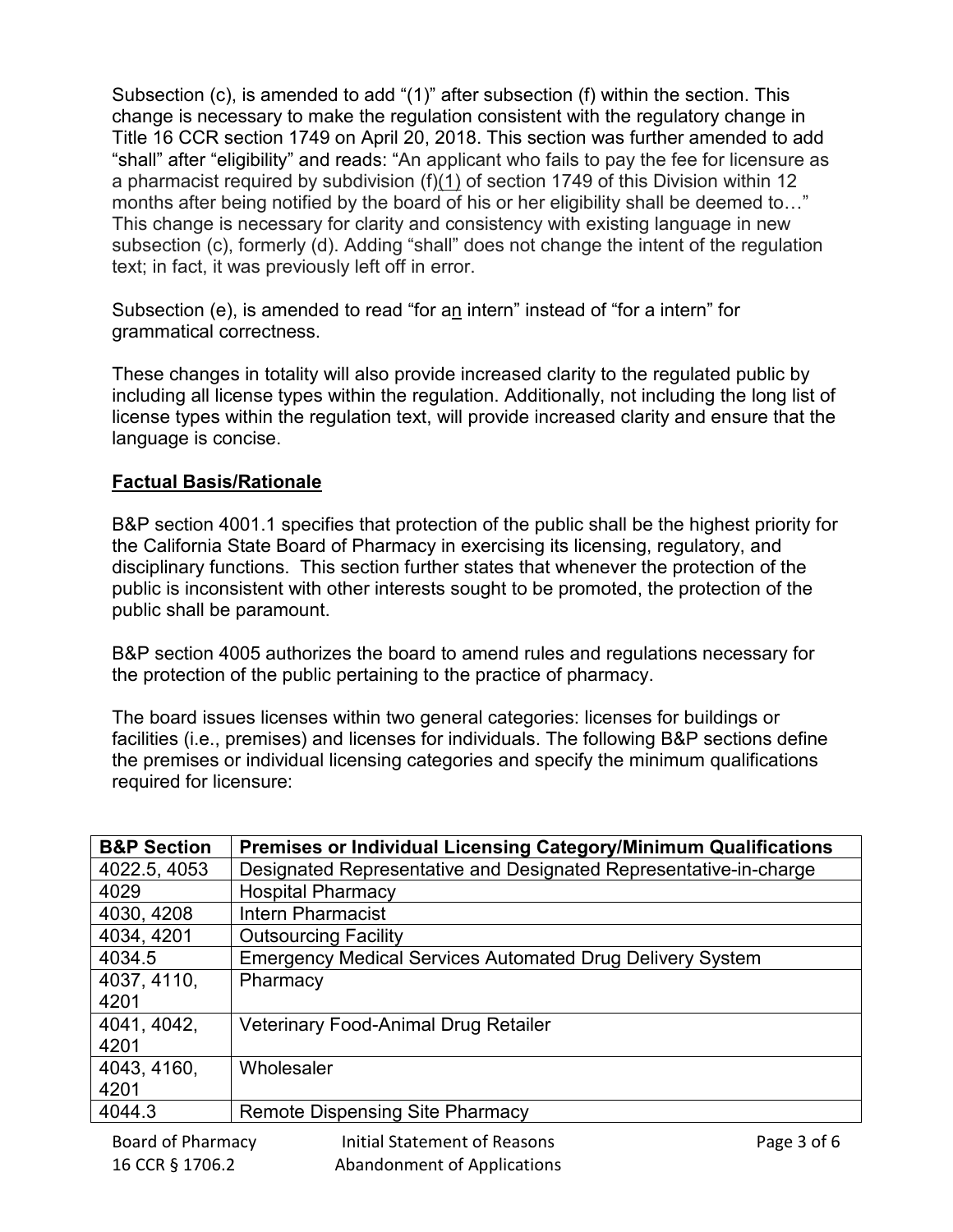| <b>B&amp;P Section</b> | <b>Premises or Individual Licensing Category/Minimum Qualifications</b> |
|------------------------|-------------------------------------------------------------------------|
| 4045, 4160,            | <b>Third-Party Logistics Providers</b>                                  |
| 4201                   |                                                                         |
| 4112, 4120             | <b>Non-Resident Pharmacy</b>                                            |
| 4115, 4202             | <b>Pharmacy Technician</b>                                              |
| 4127.1                 | <b>Sterile Compounding Pharmacy</b>                                     |
| 4127.15                | <b>Hospital Satellite Compounding Pharmacy</b>                          |
| 4141, 4205             | <b>Hypodermic Needles or Syringes</b>                                   |
| 4161                   | Non-Resident Wholesaler or Non-Resident Third-Party Logistics Provider  |
| 4180, 4203,            | Clinics                                                                 |
| 4203.5                 |                                                                         |
| 4190, 4204             | <b>Surgical Clinic</b>                                                  |
| 4200                   | Pharmacist                                                              |
| 4202.5                 | <b>Designated Paramedic</b>                                             |
| 4210                   | <b>Advanced Practice Pharmacist</b>                                     |

 an application has been abandoned by the applicant. As currently written, the regulation when new licensing programs are established, and the regulation does not include them by name. Existing pharmacy law establishes the provisions under which the board may determine that identifies each license type within the language. As such, the language requires frequent amendments to incorporate each new licensing program as they are established. Amending a regulation is a time intensive process for the board, board staff, the public, and other government agencies. In the last two fiscal years (FY), FY 16/17 and FY 17/18, statute has established three and four licensing programs, respectively, within the board's regulatory authority. Given the length of the rulemaking process, the board would still be amending the regulation for one FY when it would need to start pursuing another amendment for the next year. Consequently, the regulation as currently written becomes confusing and inefficient

Therefore, in addition to this regulation, the board is adopting similar changes to other regulations that name out each license program. This change will create consistency, by imposing the same abandonment of application criteria to all license types, current and future. Applicants applying for licensure under a new license type will know at inception what the requirements for their license type are by grouping the license types into these two categories.

 deficiencies. This will ensure that any new license types are not left out of the regulation Further, the change will enhance public protection by making the board's efforts more efficient. By incorporating all the license types, current and potential, the board will not have to continuously update the regulation and will be able to focus on processing new applications, as well as working with applicants who are attempting to correct their and give the board the ability to focus on processing those applications. At most, the board anticipates submitting a change without regulatory effect under CCR Section 100 to update the regulation with new reference citations, when new license types are created. The section 100 process is simple and will save the board time in updating the regulation.

This regulatory proposal will simplify the regulation language and consolidate the license types into two categories: (1) a premises license and (2) an individual license. This change

| Board of Pharmacy | Initial Statement of Reasons | Page 4 of 6 |
|-------------------|------------------------------|-------------|
| 16 CCR § 1706.2   | Abandonment of Applications  |             |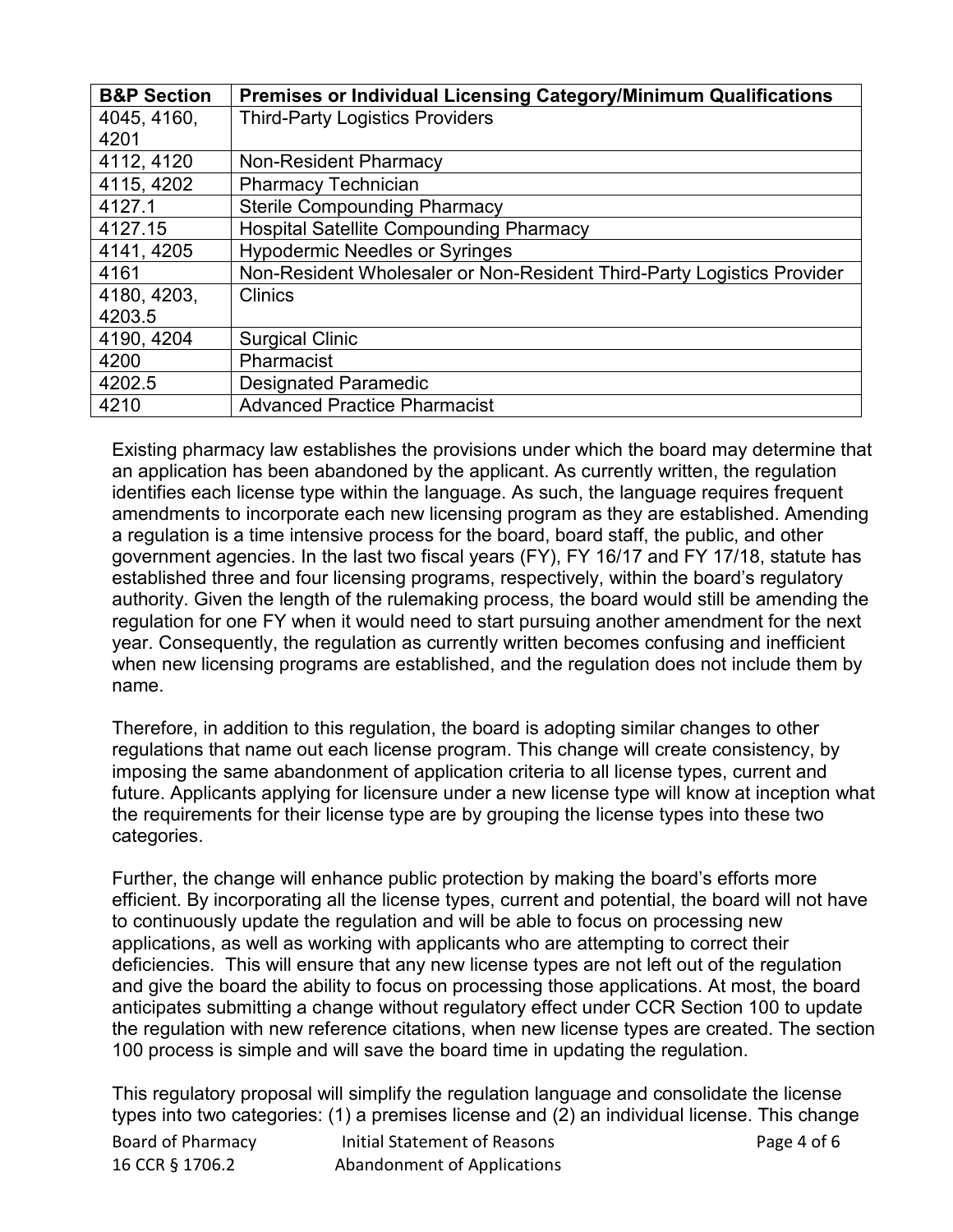is necessary to provide clarity to the regulated public and ensure that the instances where an application will be deemed abandoned are clearly specified based on the license type (premises or individual). This proposal will allow the board to deem an application abandoned in lieu of retaining the pending applications indefinitely.

## **Underlying Data**

- Committee Meeting held January 16, 2018 (Meeting Materials Pages 1, 3 and Attachment 3, Minutes Pages 1, 9-10). 1. Relevant Meeting Materials and Minutes from Board of Pharmacy Licensing
- February 6-7, 2018 (Meeting Materials Pages 1, 4-5 and Attachment 3, Minutes 2. Relevant Meeting Materials and Minutes from Board of Pharmacy Meeting held Pages 1, 21-23).
- 3. List of Board of Pharmacy License Types, revised March 2018.

# **Business Impact**

 businesses in other states. This determination is based on the absence of testimony to The board has made an initial determination that the proposed regulatory action would have no significant statewide adverse economic impact directly affecting businesses and/or employees including the ability of California businesses to compete with that effect during the development of the proposed regulation, which occurred over a few months. Additionally, withdrawing an application under specific conditions will allow the board to be able to respond timely to inquiries and provide applicants with improved customer service.

## **Economic Impact Assessment**

The board concludes that this regulatory proposal will have the following effects:

- (1) It is unlikely that the proposal will create or eliminate any jobs within California;
- (2) It is unlikely that the proposal will create new, or eliminate existing, businesses in California;
- (3) It is unlikely that the proposal will expand businesses currently doing businesses within the state; and
- (4) It benefits the health and welfare of California residents.

 in lieu of continuing to contact applicants for deficiency items, the board will be able to business is able to open sooner, it benefits the health and welfare of California residents The board determined that by having an application abandoned under certain conditions focus on processing new applications, as well as working with applicants who are attempting to correct their deficiencies. In these cases, the board will be better able to respond timely to inquiries and provide applicants with improved customer service. This streamline of application processing may result in applicants being able to resolve their application deficiencies earlier, which would allow the license to be issued sooner. While this will allow the business to open earlier or the individual to begin working earlier, the regulatory proposal does not actually create the business or the job. If a by providing earlier access to pharmacy related care.

| Board of Pharmacy | Initial Statement of Reasons | Page 5 of 6 |
|-------------------|------------------------------|-------------|
| 16 CCR § 1706.2   | Abandonment of Applications  |             |